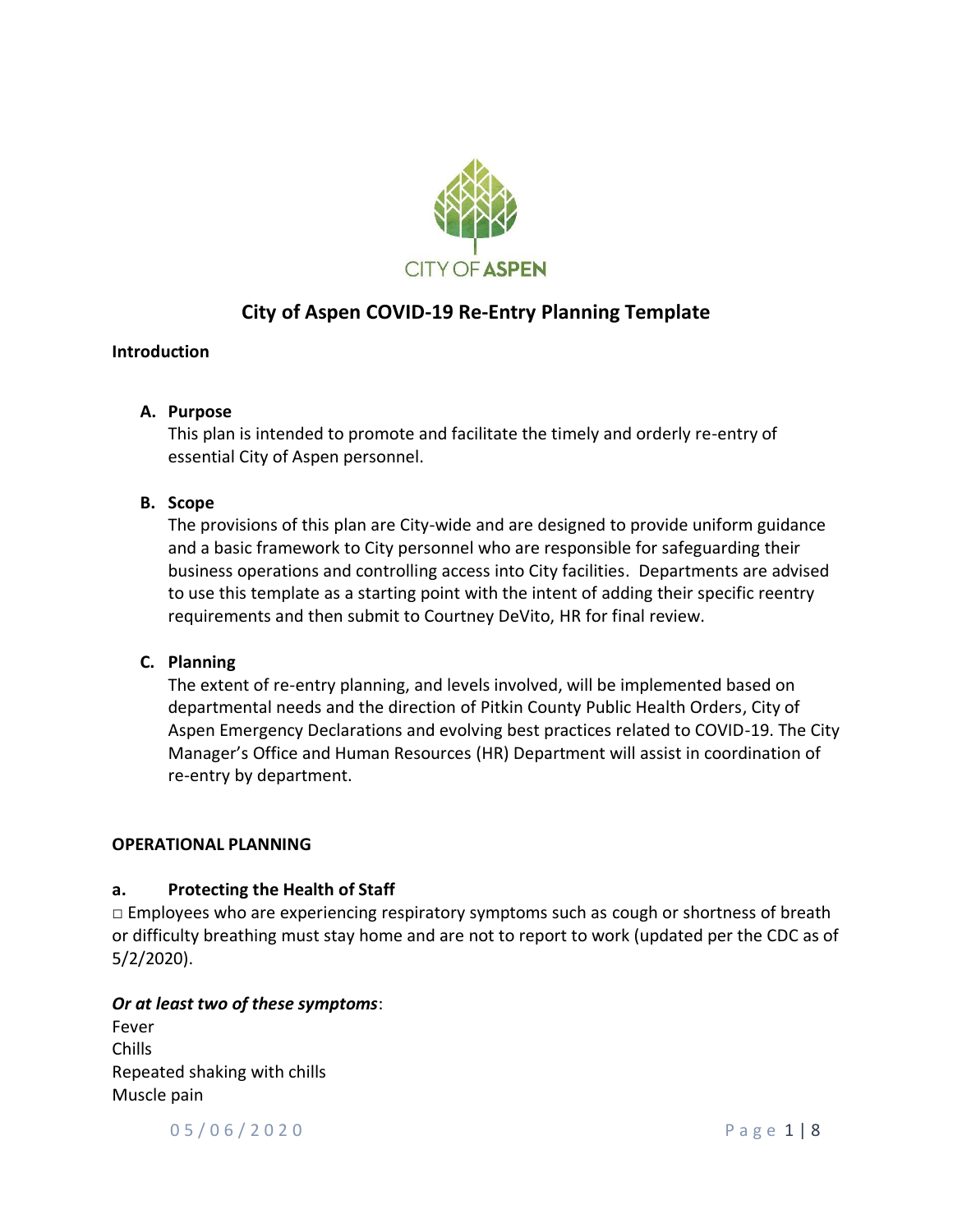Headache Sore throat New loss of taste or smell

Contact HR for next steps. Further information on can be found on CitySource: [https://citysource.aspenpitkin.org/includes/secure\\_file.cfm?ID=1753&menuID=6](https://citysource.aspenpitkin.org/includes/secure_file.cfm?ID=1753&menuID=6) and for those that do not have intranet access (seasonal staff, etc.): <https://cityofaspen.com/1280/EmployeeInfo>

□ **Vulnerable populations**: As public health authorities begin to allow employees to return to the workplace, vulnerable people may still be advised to shelter-in-place.

The Center for Disease Control has identified several groups who may be high-risk for severe illness from COVID-19. However, employees are to voluntarily designate themselves as vulnerable or not and once self-designated, supervisors are to have the below conversations individually with each employee. Otherwise, managers are to provide information to all employees around who may be at higher risk for COVID-19 and request for employees to discuss with their manager if they may meet these criteria. Such self-designation should not require specific information relating to the category of vulnerability. Communication with vulnerable employees, may include but is not limited to the associated risk of returning to work even when all necessary precautions are followed, ways to minimize face-to-face interactions, maintaining six feet of distance from other people, mask/PPE information, alternatives to onsite work when possible, and applicable leave policies for employees (if eligible) who choose not to come to work. Reasonable accommodations may be considered for those who may be in the vulnerable population category and will need to be discussed with HR, if needed.

 $\Box$  Contact HR if an employee is unable to return to work because of COVID-19 concerns. New leave policies may be applicable to employees after thirty days of work, regardless of category of employee.

**□ Insert additional measures for your operations to include justification on the need to return staff to the work area:**

**\_\_\_\_\_\_\_\_\_\_\_\_\_\_\_\_\_\_\_\_\_\_\_\_\_\_\_\_\_\_\_\_\_\_\_\_\_\_\_\_\_\_\_\_\_\_\_\_\_\_\_\_\_\_\_\_\_\_\_\_\_\_\_\_\_\_\_\_\_\_\_\_\_\_\_\_\_\_ \_\_\_\_\_\_\_\_\_\_\_\_\_\_\_\_\_\_\_\_\_\_\_\_\_\_\_\_\_\_\_\_\_\_\_\_\_\_\_\_\_\_\_\_\_\_\_\_\_\_\_\_\_\_\_\_\_\_\_\_\_\_\_\_\_\_\_\_\_\_\_\_\_\_\_\_\_\_**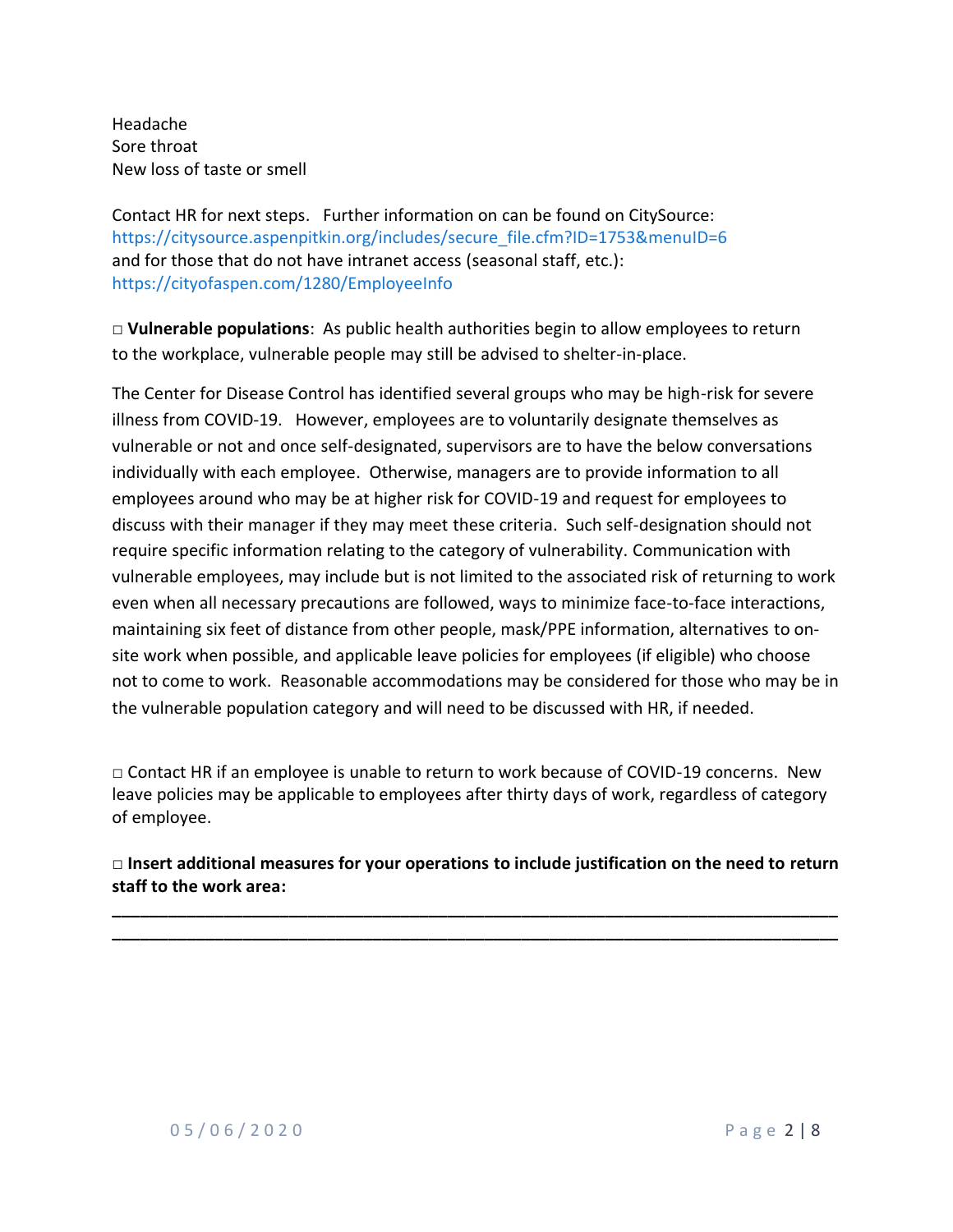## **b. Daily Symptom Checklist**

All staff have been given and have reviewed the City procedures and protocol on Daily Symptom Tracking. Ensure that the location for Health Checks is private.

Symptom tracking will begin for the department for all employees on-site as of \_\_\_\_\_\_\_\_\_\_\_\_\_\_\_\_\_\_\_\_\_. Staff will report through staggered work schedules and/or different start locations for symptom checking at an approved city facility that can provide social distancing (add markers/tape for 6 ft. where there may be a line), a private area for temperature checks and a location that allows for appropriate traffic flow to minimize contacts (e.g. doors for entry or exit only). Employee will use the following protocol for symptom tracking:  $\Box$  Wear face covering when entering facility.  $\Box$  Put on provided latex gloves before entering facility.  $\Box$  Clean and disinfect thermometer with provided cleaning supplies, using one thermometer only.  $\Box$  Take temperature with infrared thermometer, not touching it to forehead. □ If temperature is above 100.4 contact Courtney DeVito 970-309-7337, or Alissa Farrell 970- 309-8113 immediately for further direction.  $\Box$  Repeat cleaning and disinfecting of thermometer with provided cleaning supplies. Dispose of cleaning supplies in the trash can. □ Record temperature in confidential Google sheet from cell phone or computer: COVID-19 [Health Symptom Check](https://forms.gle/uLS5fknvpESQiyGp6)  $\Box$  Exit facility through separate exit (create signage). □ Remove gloves, one at a time, turning inside out and disposing in provided trash can. □ Report to work.

## **c. Work Schedules**

□ Continue with staggering work schedules, different start/end areas/times (if appropriate), staggered lunch/rest breaks with different times, and teleworking to the extent possible. Rotate workdays in the office, if possible.

 $\Box$  Exit and enter facility through separate exit and separate entrance (create signage).

## **d. Personal Protective Equipment (PPE)**

 $\Box$  All employees are required to wear proper PPE while working and must maintain at least six feet of distance from customers and each other.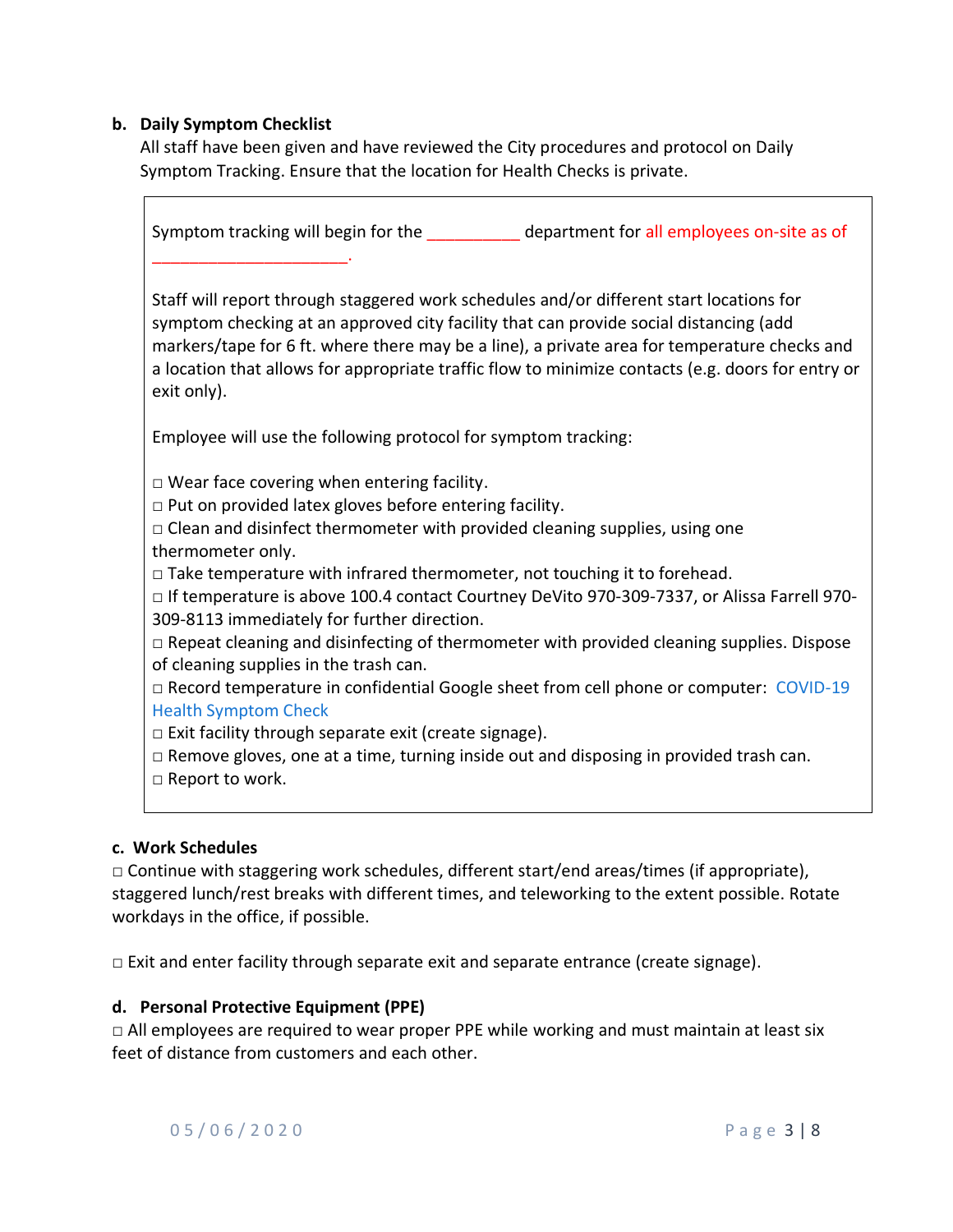$\Box$  As of 4/29/2020 all employees must wear a face covering (mask) made of a uniform piece of material that securely covers their nose and mouth and remains affixed in place without the use of their hands per the Pitkin Public Health Order for when six feet of social distancing cannot be maintained due to required and essential work only. Additionally, the face covering is to be readily available in case an employee is in an impromptu situation where six feet of social distancing is impacted. The Public Health Order in the City of Aspen mandating masks is currently in effect and continues through May 27, 2020, unless extended by Council.

According to City law a face covering is required when:  $\Box$ entering and while inside a place of business open to the public and public transit.

 $\Box$  in other public indoor or outdoor places where persons are unable to maintain safe social distancing (six or more feet of separation) from others not of their own household. <https://covid19.colorado.gov/mask-guidance>

The Centers for Disease Control and Prevention encourages individuals to wear cloth Face Coverings that:

- $\Box$  fit snugly but comfortably against the side of the face;
- $\square$  are secured with ties or ear loops;
- $\square$  include multiple layers of fabric;
- $\Box$  allow for breathing without restriction; and
- $\Box$  can be laundered and machine dried without damage or change to shape.

Exceptions include:

 $\Box$  Employees for whom a face covering would cause impairment due to an existing health condition.

 $\square$  Employees working in offices who do not have face to face interactions with others and/or the public.

□ Employees will follow all proper donning and doffing procedures for PPE at all times. PPE assigned to employees are not to be shared.

Additional info. can be found here: <https://covid19.colorado.gov/mask-guidance>

# □ **Insert additional measures for your operations:**

# **FACILITIES PLANNING**

## **e. Cleaning and Equipment**

 $\Box$ The goal is to provide assigned equipment to each individual whenever possible.

 $\Box$  Equipment that must be shared is to be cleaned using the following guidelines.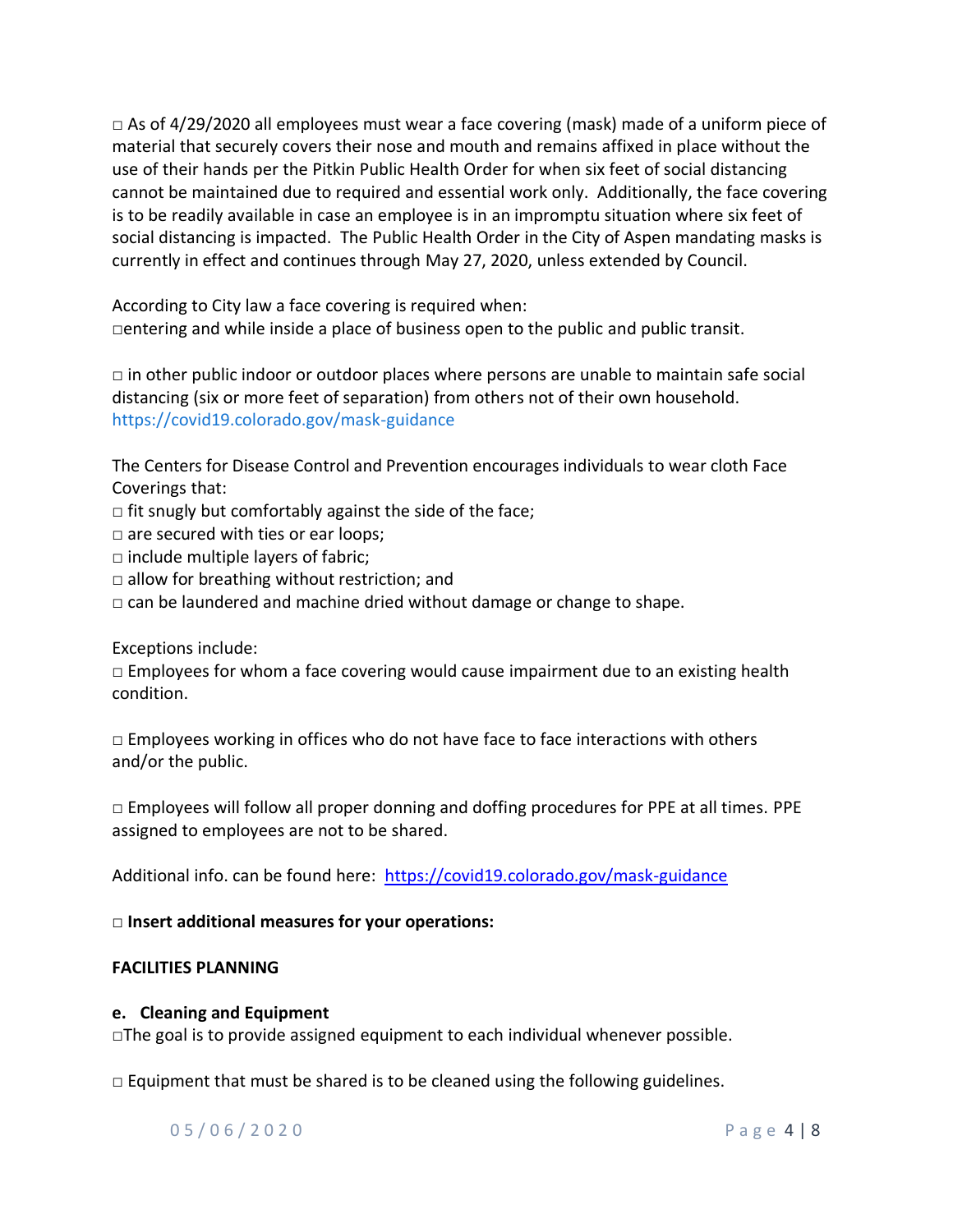$\Box$  Cleaning of equipment must be done before and after use. This includes: High touch areas, door handles, all surfaces and objects (e.g. telephones, keyboards, steering wheel, seatbelts), equipment that needs to be shared, public areas, credit card machines, desks, phones, vehicles etc. Increase frequency of cleaning and provide a consistent schedule for cleaning to include a daily checklist.

□ Proper cleaning procedures: [https://www.cdc.gov/coronavirus/2019](https://www.cdc.gov/coronavirus/2019-ncov/community/disinfecting-building-facility.html) [ncov/community/disinfecting-building-facility.html](https://www.cdc.gov/coronavirus/2019-ncov/community/disinfecting-building-facility.html) to disinfect, clean rags to wipe surfaces down or common cleaning products including disinfectant wipes. Disinfectant wipes or spray shall be available near workstations and all high contact surfaces. Employees shall be assigned to disinfect all high-contact surfaces frequently. Gloves must be worn while cleaning.

□ Decrease paper processes whenever possible.

Bathrooms, break rooms and other common areas being disinfected are on the following schedule:

**Cleaning information:** [https://www.cdc.gov/coronavirus/2019-ncov/community/disinfecting](https://www.cdc.gov/coronavirus/2019-ncov/community/disinfecting-building-facility.html)[building-facility.html](https://www.cdc.gov/coronavirus/2019-ncov/community/disinfecting-building-facility.html)

\_\_\_\_\_\_\_\_\_\_\_\_\_\_\_\_\_\_\_\_\_\_\_\_\_\_\_\_\_\_\_\_\_\_\_\_\_\_\_\_\_\_\_\_\_\_\_\_\_\_\_\_\_\_\_\_\_\_\_\_\_\_\_\_\_\_\_\_\_\_\_\_\_\_\_\_\_\_ \_\_\_\_\_\_\_\_\_\_\_\_\_\_\_\_\_\_\_\_\_\_\_\_\_\_\_\_\_\_\_\_\_\_\_\_\_\_\_\_\_\_\_\_\_\_\_\_\_\_\_\_\_\_\_\_\_\_\_\_\_\_\_\_\_\_\_\_\_\_\_\_\_\_\_\_\_\_ \_\_\_\_\_\_\_\_\_\_\_\_\_\_\_\_\_\_\_\_\_\_\_\_\_\_\_\_\_\_\_\_\_\_\_\_\_\_\_\_\_\_\_\_\_\_\_\_\_\_\_\_\_\_\_\_\_\_\_\_\_\_\_\_\_\_\_\_\_\_\_\_\_\_\_\_\_\_

## https://covid19.colorado.gov/cleaning-guidance

#### **F. Work Areas**

 $\Box$  Move workstations to increase separation distance to at least six feet. Evaluate adding dividers/barriers. Increase frequency of cleaning of workstations. Consider temporarily reassigning employees or closing or restricting use of communal spaces and discourage shared workstations.

 $\Box$  Modify flow of people traffic or "bottlenecks" to minimize contacts (e.g. doors for entry or exit only).

 $\Box$  Increase ventilation by opening windows or adjusting air conditioning.

 $\square$  Promote regular and thorough handwashing by employees,

 $\Box$  Put sanitizing hand rub dispensers and disinfectant wipes in prominent places around the workplace. Make sure these dispensers are regularly refilled.

□ Consider removal or discontinuation of coffee makers, microwaves, water coolers, etc., or sanitation before and after using.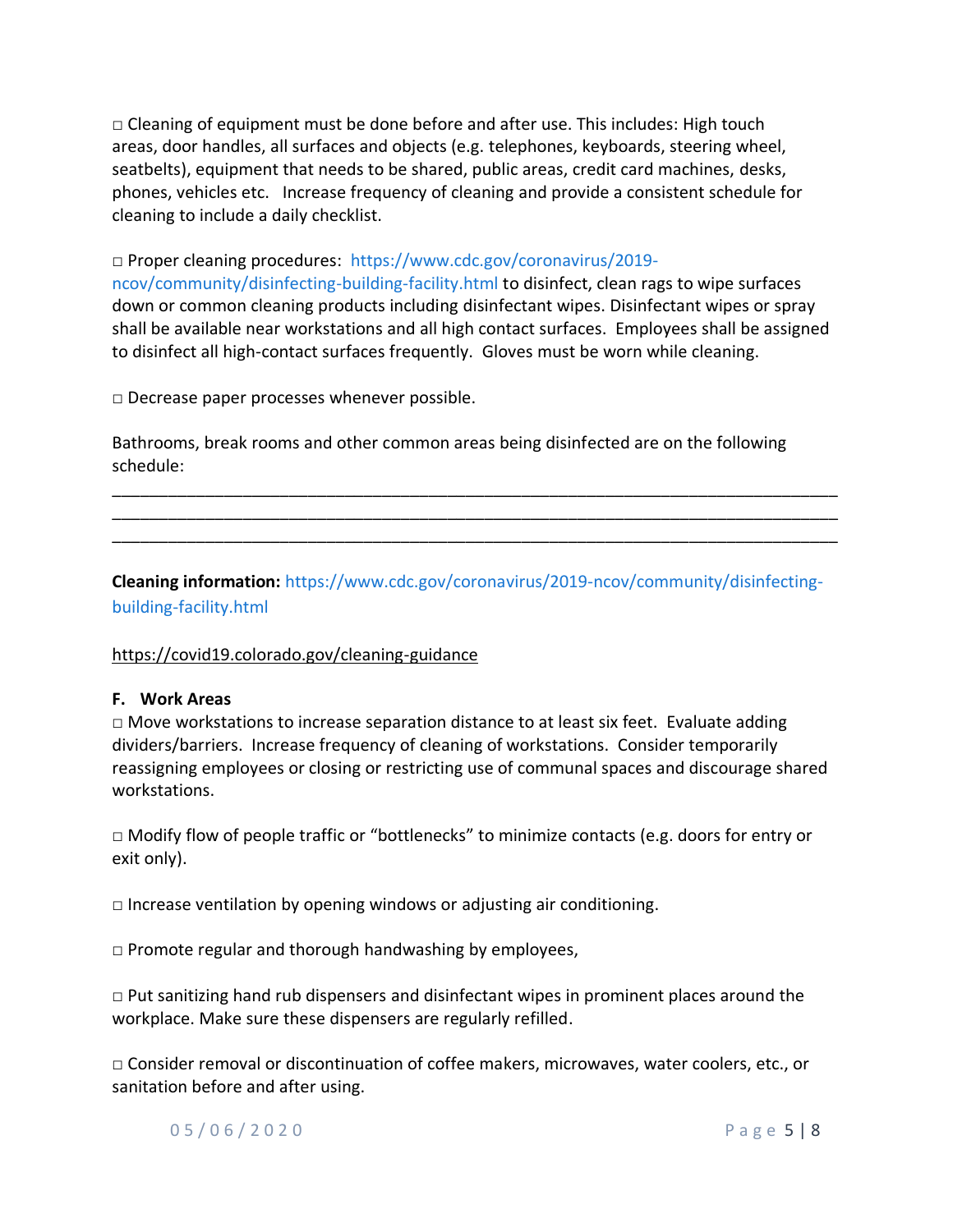□ **Insert additional measures for your operations to include cleaning schedule and assignments:**

#### **g. Communication Materials and Resources**

Ensure proper posters are displayed in prominent areas including but not limited to restrooms and entrances/exits. Contact the communications office for branded posters and consistent messaging as appropriate.

**\_\_\_\_\_\_\_\_\_\_\_\_\_\_\_\_\_\_\_\_\_\_\_\_\_\_\_\_\_\_\_\_\_\_\_\_\_\_\_\_\_\_\_\_\_\_\_\_\_\_\_\_\_\_\_\_\_\_\_\_\_\_\_\_\_\_\_\_\_\_\_\_\_\_\_\_\_\_ \_\_\_\_\_\_\_\_\_\_\_\_\_\_\_\_\_\_\_\_\_\_\_\_\_\_\_\_\_\_\_\_\_\_\_\_\_\_\_\_\_\_\_\_\_\_\_\_\_\_\_\_\_\_\_\_\_\_\_\_\_\_\_\_\_\_\_\_\_\_\_\_\_\_\_\_\_**

CDC Stop the Spread of Germs Poster: English <https://www.cdc.gov/coronavirus/2019-ncov/downloads/stop-the-spread-of-germs.pdf>

CDC Stop the Spread of Germs Poster: Spanish <https://www.cdc.gov/coronavirus/2019-ncov/downloads/stop-the-spread-of-germs-sp.pdf>

CDC Wash your Hands: English <https://www.cdc.gov/handwashing/pdf/wash-your-hands-poster-english-508.pdf>

CDC Wash your Hands: Spanish <https://www.cdc.gov/handwashing/pdf/wash-your-hands-poster-spanish-508.pdf>

Required signage at each public entrance per Pitkin County:

Do not enter the facility if you have a cough or fever; Maintain a minimum of six-foot distance from one another; Face coverings required before entering through May 27, 2020.

## **BEHAVIORAL PLANNING**

#### **h. Social Distancing**

 $\Box$  Start times should be staggered by at least 10 minutes for employees to increase social distancing whenever possible if reporting to the same location.

 $\Box$  Locations in workspaces where social gathering can occur should be closed off until orders are lifted.

 $\Box$  Employees should practice social distancing by maintaining 6 feet of distance from others when working in all areas. This includes office space, hallways, stairs, storage areas and outdoors.

0 5 / 0 6 / 2 0 2 0 **P** a g e **6 | 8**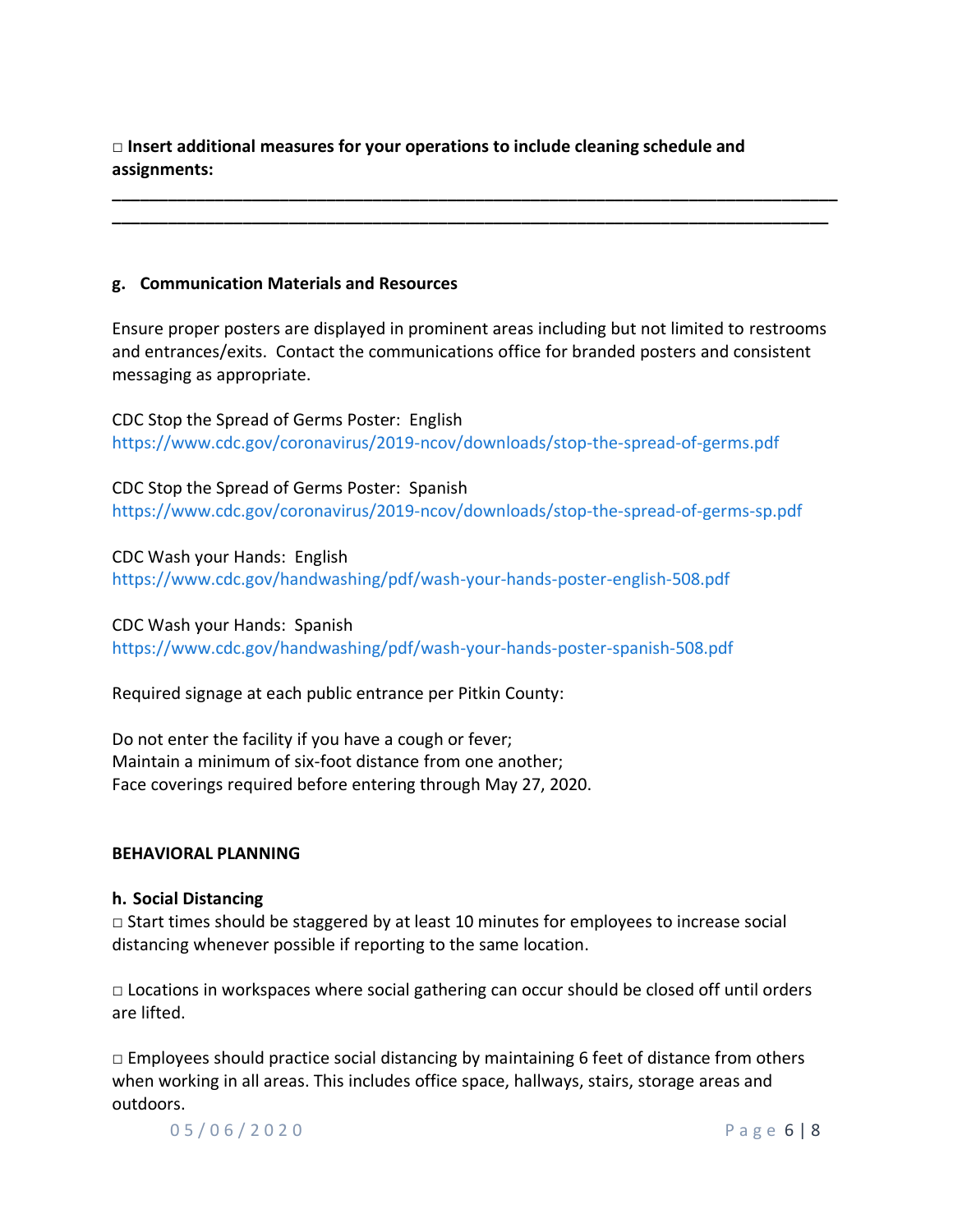$\Box$  Staff should contact HR ASAP if they believe there has been a contact exposure related to COVID-19.

 $\Box$  Work areas should be arranged to increase social distancing including moving desks and increasing space between workstations. Pull chairs and table from breakrooms to maintain social distancing and reinforce staggered breaks.

□ Virtual meetings are encouraged.

#### **i. Hand Washing**

 $\square$  Employees must have access to hand washing areas in their operations i.e.: restrooms or portable stations

 $\Box$  Employees are required to wash their hands when using the restrooms, after coming in contact with others in shared spaces and whenever exposure is clear.

 $\Box$  Employees must wash hands with soap and warm water for at least 20 seconds. More info. can be found: [https://www.cdc.gov/handwashing/index.html.](https://www.cdc.gov/handwashing/index.html) Employees have been instructed to wash their hands frequently, including after using the bathroom, coughing, sneezing, blowing nose, before and after eating, using tobacco; at any point if their hands become dirty.

 $\Box$  Hand Sanitizer (at least 60% alcohol) is to be available to employees and the public at all entrances to facilities, workstations and at checkout counters. Increase amount of hand sanitizer stations in high-traffic areas and confirm employees know that hand sanitizer should not be a substitute for hand washing and is not effective when hands are visibly dirty. Locations include:

## **j. Customers (If applicable)**

 $\Box$  Implement six-foot distancing measures (e.g., marked space in lines/tape). If appropriate, use shields or barriers for high traffic customer areas.

 $\Box$  Require compliance with City of Aspen mask mandate through May 27, 2020. Proper signage with this information is needed at all building entrances and throughout buildings. Department Directors shall develop internal protocol on how to request customers wear a mask/provide a mask to customers as appropriate or if they refuse, develop protocol to exit customers in accordance with Resolution 40 - Mandatory Face Coverings. More information can be found here: [https://cityofaspen.com/DocumentCenter/View/5867/mask-faq.](https://cityofaspen.com/DocumentCenter/View/5867/mask-faq)

 $\Box$  Provide hand sanitizer at entrances and other high-traffic locations for all customers.